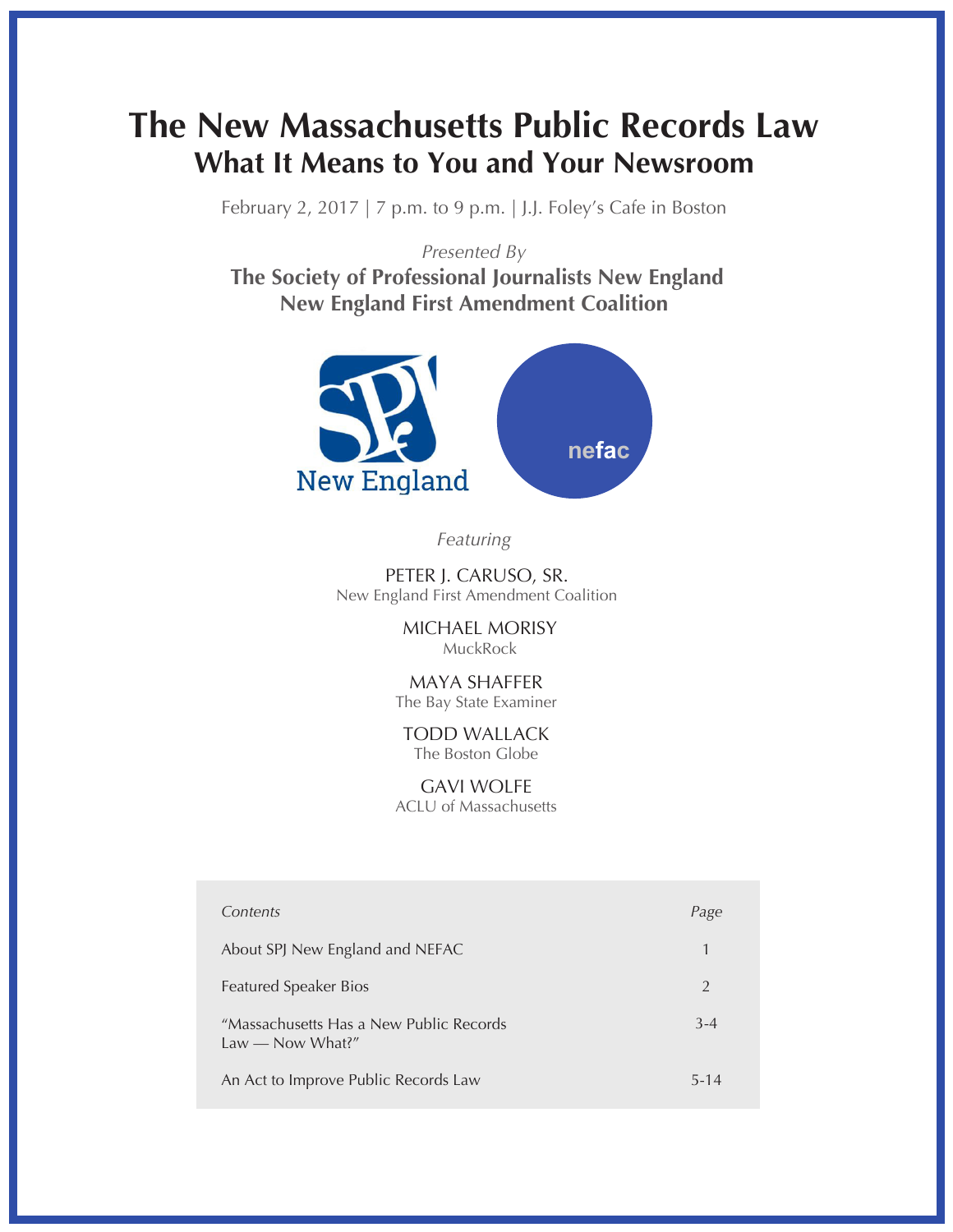# **About SPJ New England and NEFAC**



#### MISSION

- To promote the flow of in-u formation.
- To maintain constant vig-u ilance in protection of the First Amendment guarantees of freedom of speech and of the press.
- $\blacktriangleright$  To stimulate high standards and ethical behavior in the practice of journalism.
- $\blacktriangleright$  To foster excellence among journalists.
- To encourage diversity in journalism.  $\blacktriangleright$
- $\blacktriangleright$  To inspire successive generations of talented individuals to become dedicated journalists.
- To be the pre-eminent, u broad-based membership organization for journalists.
- $\blacktriangleright$  To encourage a climate in which journalism can be practiced freely.

## HOW TO JOIN

- 1 Visit spj.org.
- $\sum_{P}$  Bring your cursor to the "Join" to perfect that SPJ" tab on the top left hand side of the homepage.
- Click on one of the "Three Ways to Join" options on the menu that will appear. 3
- $\overline{4}$  Fill out the application and be sure to pay both membership and local chapter dues.



# **nefac**

## New England **First Amendment** Coalition

www.nefirstamendment.org

## MISSION

The goal of the New England First Amendment Coalition is to defend, promote and expand public access to government and the work it does. The coalition is a broad-based organization of people who believe in the power of transparency in a democratic society. Its members include lawyers, journalists, historians, librarians and academics, as well as private citizens and organizations whose core beliefs include the principles of the First Amendment. The coalition aspires to advance and protect the five freedoms of the First Amendment, and the principle of the public's right to know, in Connecticut, Maine, Massachusetts, New Hampshire, Rhode Island and Vermont. In collaboration with other like-minded advocacy organizations, NEFAC also seeks to advance understanding of the First Amendment across the nation and freedom of speech and press issues around the world.

## NEFAI 2017

The New England First Amendment Institute is an annual intensive training course for working journalists on freedom of information laws and investigative reporting techniques. By bringing together highly acclaimed media lawyers and award-winning journalists, we offer our 25 fellows a rich and collegial training program to help them better practice watchdog journalism. Applications for this exclusive program will be available in early spring. Visit www.tinyurl.com/nefacsubscribe to stay informed.

HOW TO SUPPORT

**MAJOR SUPPORTERS** | Lois Howe McClure The Boston Blobe | BOSTON CELEBRATION SUPPORTERS | Hartford Celebration

*With the New England First Amendment Coalition, you are in a unique position to help keep government accountable and journalism thriving. With the support of individuals like you, NEFAC is making strides. Every donation, no matter the size, counts when it comes to helping NEFAC fight for the First Amendment in the sixstate region. We need your help sustaining the effort. Thank you for your support.*

- 1 Send a check payable to "New England First Amendment Coalition" to NEFAC, 111 Milk Street, Westborough, MA 01581.
- 2 Donate online by visiting nefirstamendment.org and clicking the "DONATE" box in the upper right corner.





**@FiveFreedoms**



**www.tinyurl.com/ nefaclinkedin**



**www.facebook.com/ groups/ nefirstamendment**

#### **SUBSCRIBE**

**www.tinyurl.com/ nefacsubscribe**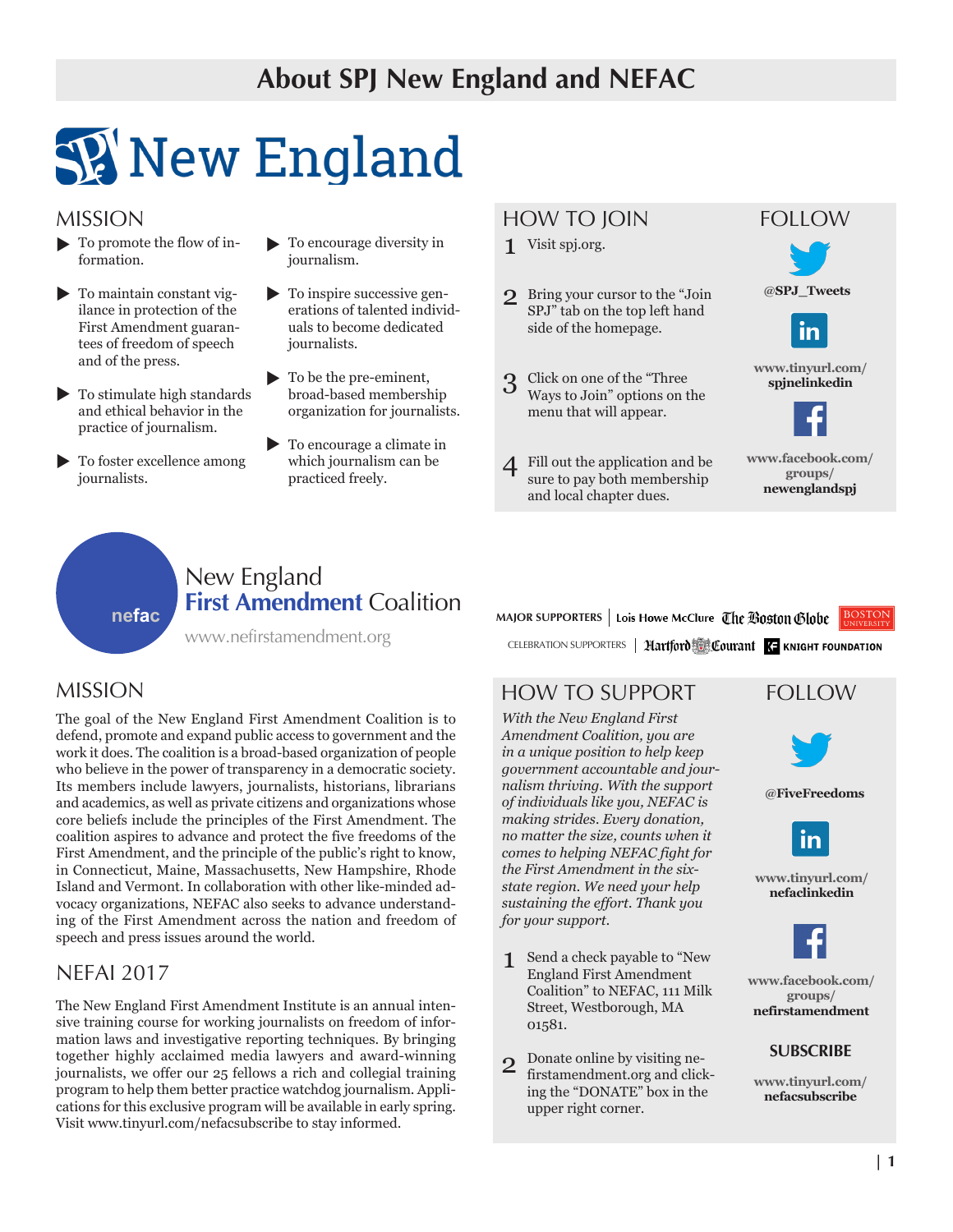## **Featured Speakers**



#### PETER J. CARUSO, SR. New England First Amendment Coalition

Peter J. Caruso, Sr., has represented the media in some of the most high-profile court cases in Massachusetts history since 1977. Caruso

has represented print professionals in a vast spectrum of media litigation, including defamation, media and the Internet law, newspaper access, advertising acceptance, news reporting, copyright and publications law. A Massachusetts Bar Fellow and a member of the American Bar Association and its Forum on Communications Law, Caruso has argued cases before the Massachusetts Supreme Judicial Court, the Massachusetts Appeals Court, and the U.S. Court of Appeals. Caruso has also represented media organizations throughout New England, including the New England Newspaper Association and the New England Press Association, and was media counsel in the Willie Horton, Pam Smart, and Alan Eagleson cases. Caruso has been inducted into the New England Newspaper Hall of Fame.



#### MICHAEL MORISY MuckRock

Michael Morisy is the founder of non-profit investigative news site and FOIA tool MuckRock. Since 2010, MuckRock has helped thousands file public records and FOIA

requests at all levels of government. This has helped expose waste and unlawful surveillance and bring about reforms at all levels of government.



# MAYA SHAFFER

The Bay State Examiner

Maya Shaffer is an independent investigative reporter from Massachusetts whose work is focused on issues of governmental transparency and accountability. She's

written for Photography Is Not A Crime, co-authored Dig-Boston's "Broken Records" column last year and continues to work with the Boston Institute for Nonprofit Journalism. Maya cofounded The Bay State Examiner and will be launching a new outlet in 2017.



#### TODD WALLACK The Boston Globe

Todd Wallack is a data and investigative reporter for the Boston Globe's Spotlight team. He won national awards last year from the Scripps Howard Foundation and the

Society of Professional Journalists for his work on public records. He has also been a finalist for the Pulitzer Prize and Goldsmith Awards. Prior to joining the Globe in 2007, he worked for the San Francisco Chronicle, Boston Herald, Dayton (Ohio) Daily News and other publications. He has a bachelor's and master's degree in journalism from Northwestern University.



GAVI WOLFE American Civil Liberties Union of Massachusetts

Gavi Wolfe is legislative director at the American Civil Liberties Union of Massachusetts. Wolfe lobbies at

the Massachusetts State House on a range of issues related to individual rights and liberties. He is particularly concerned about the trend of increased government intrusion into private aspects of our lives at the same time that government activity is kept more and more secret. He works to reverse that trend by advocating for both privacy rights in the digital age as well as government transparency. Wolfe is a graduate of Boston College Law School.

#### MODERATOR



#### JORDAN FRIAS Society of Professional Journalists New England

Jordan Frias is a contributor at Spare Change News and an editorial assistant in the news

department of the Boston Herald. He is a graduate of Northeastern University's School of Journalism and was previously employed by GateHouse Media and the now defunct Boston Courant newspaper.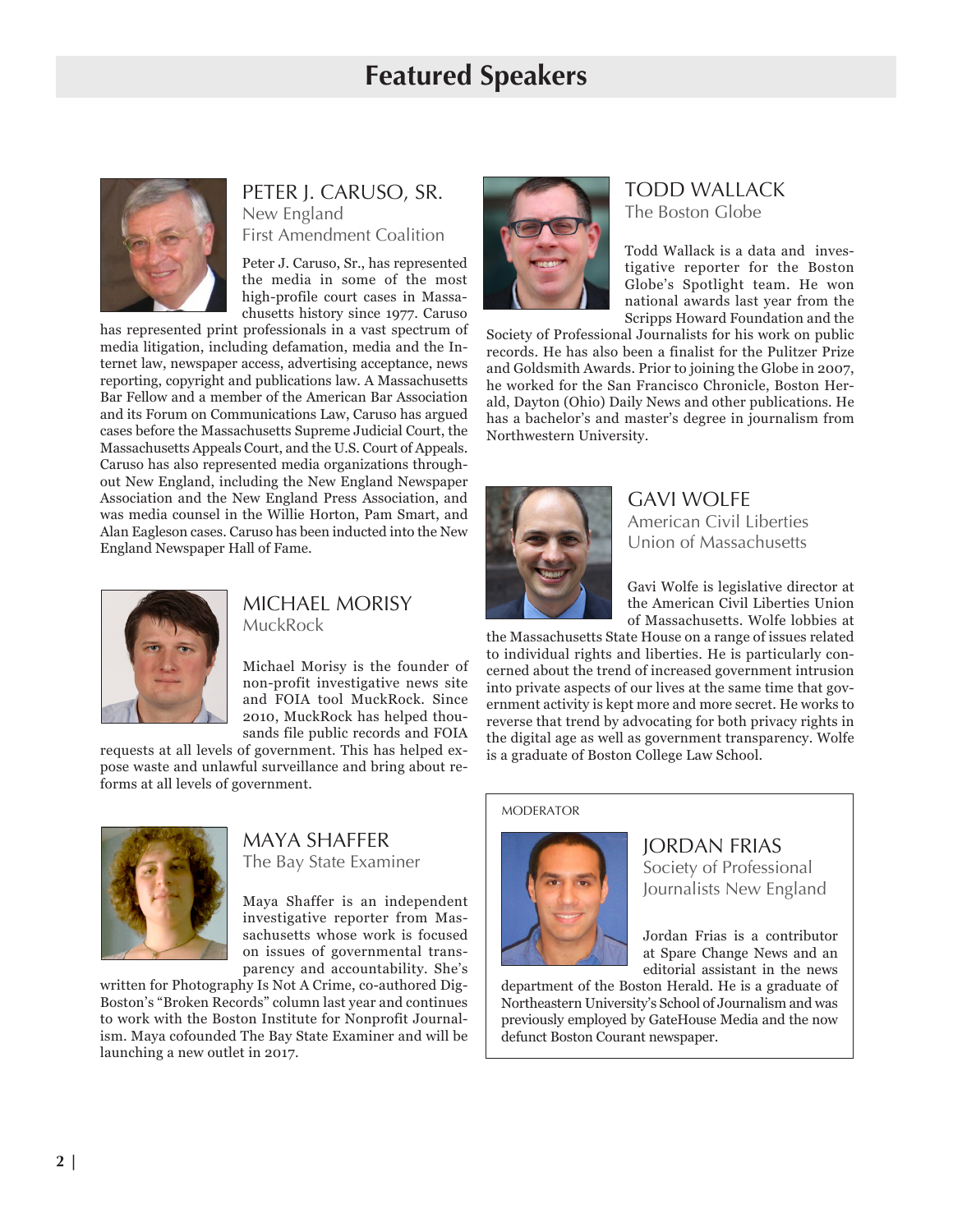# **Massachusetts Has a New Public Records Law — Now What?**

#### **By Robert A. Bertsche and Jeffrey Pyle**

This New Year's Day, journalists in Massachusetts can look forward to more than just a hangover: They'll have a new public records law to try out.

Like a night of epic carousing, the "Act to Improve Public Records," which goes into effect January 1, has upsides and downsides. It establishes a presumption (not a requirement) that successful records requesters will be awarded their attorneys' fees if they prevail in a lawsuit. It even carries the threat of punitive damages if a custodian withholds records in bad faith. The law also puts some limits on the fees that agencies and municipalities can charge. On the other hand, it extends the time that public entities can take to provide public records: Municipalities can now take more than a month in some cases. The law also leaves some room for custodians to charge exorbitant hourly rates for their employees or outside counsel to search for and redact records.

Until we can demonstrate the need for new legislation to give the public records law even sharper teeth, journalists will need to use the tools provided in the new law. Here, then, are a few tips on how to take advantage of some of these new provisions — and how to avoid some traps for the unwary. (If you have others, feel free to share them in the comments.)

#### **1. Make your request to the "Records Access Officer."**

Under the new law, every agency and municipality must appoint at least one Records Access Officer ("RAO") to facilitate access to records. This provision was intended to ensure greater accountability for compliance and prevent the government from giving requesters the runaround. However, some journalists and members of the public enjoy relationships with employees who regularly provide them immediate access to documents without bureaucratic hassle, and they may not want to start directing all their requests to an RAO, who may or may not be as access-friendly.

If you have such a relationship, you can continue to use it; the law says the appointment of an RAO does not "prohibit employees who have been previously authorized to make public records or information available to the public from continuing to do so." However, the law (probably unintentionally) goes on to impose specific obligations only on RAOs, including the obligation to provide records electronically and the power to "waive or reduce the amount of any fee charged under this subsection upon a showing that disclosure of a requested record is in the public interest." The drafters of the law likely did not intend to limit such obligations and powers only to RAOs, but submitting your request to someone else may give the public entity an argument that you're not entitled to some of the benefits of the new law. One option is to turn to your established relationships first, but, if you encounter resistance, route the request to the RAO.

#### **2. Designate your preferred electronic format in your request letter.**

As noted above, the new law says that RAOs "shall, to the extent



feasible, provide the public record in the requestor's preferred format or, in the absence of a preferred format, in a searchable, machine readable format." This is a good provision, especially for data-driven journalists. It is probably always "feasible" to export a government database into Excel so the data can be organized, filtered, and sorted in a useful way. This provision should end the common practice whereby agencies try to stymie analysis by printing out large spreadsheets and providing them in paper form, or by converting them to pdfs.

To get the benefit of this provision, it's a good idea to identify your "preferred format" in your request letter, especially if you're seeking big files. If custodians ignore your request to use your preferred format, consider appealing to the Supervisor of Records.

#### **3. Carefully check the timing and contents of the response.**

One of the major defects of the old public records law was that records custodians could simply ignore requests beyond the required 10-day response period and suffer no consequences. Under the new law, a failure to respond within 10 "business days" will prevent an agency or municipality from assessing a fee for any records ultimately provided — no matter how many hours it takes staff to comply with the request.

In addition, subsection (b) of the statute expands the information the records custodian must provide in a response to a request if it does not provide the records within 10 business days. Specifically, the RAO must:

• identify the categories of documents the entity intends to produce or withhold;

• if more time is needed, provide a "detailed statement describing why the magnitude or difficulty of the request unduly burdens the other responsibilities of the agency or municipality and therefore requires additional time to produce the public records"; and • provide an "itemized, good faith estimate" of fees to be charged.

Importantly, the law provides that no fees may be charged unless the RAO responds to the initial request "under subsection (b)" within 10 business days, and that subsection requires that the response "shall" include all required information. Thus, if a records custodian issues a 10-business-day response but does not include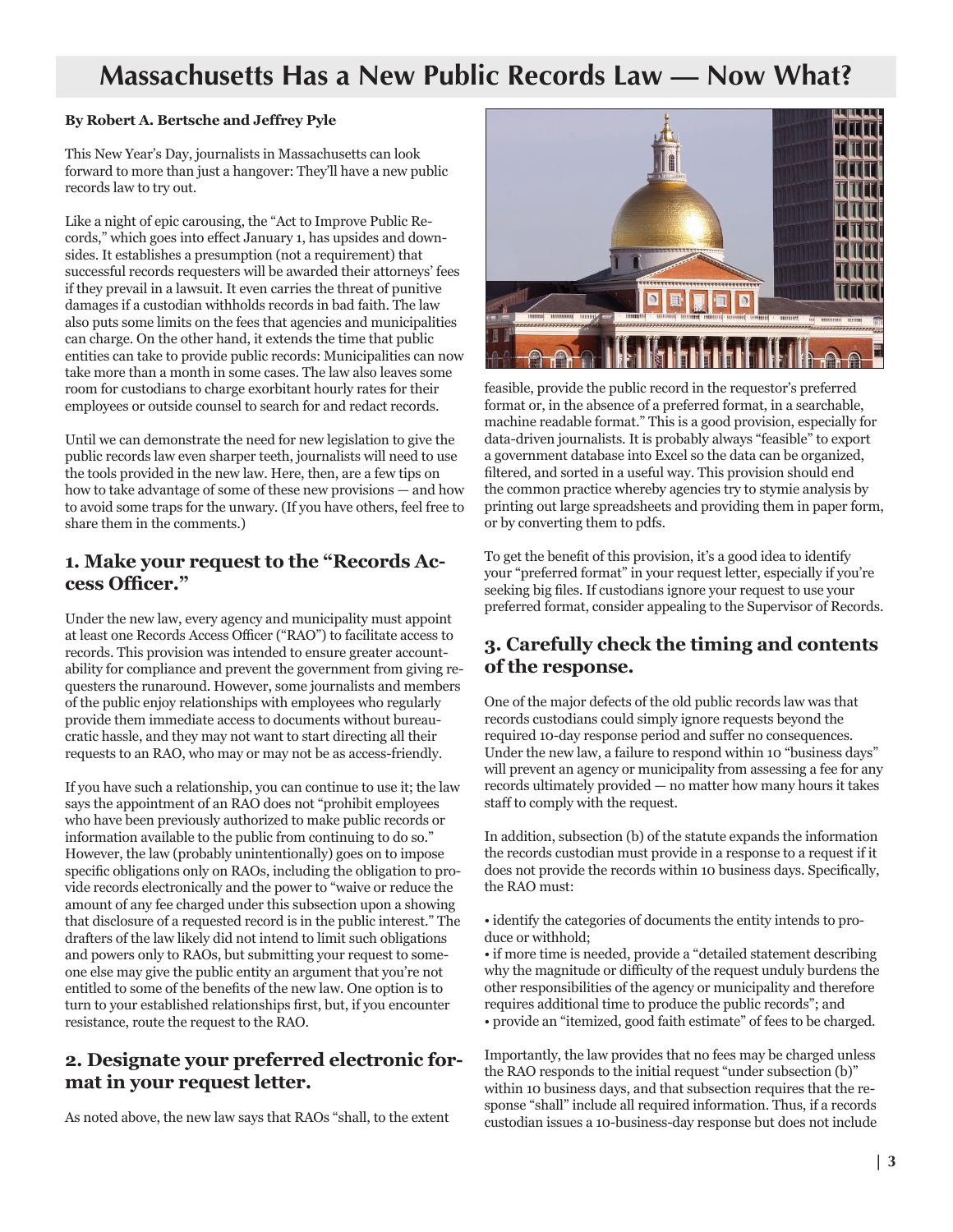the required information, no fee may be charged. Requesters should check responses carefully to see whether all information is provided, and should use any failures to argue that any fee should be eliminated.

For requests to state agencies (as opposed to municipalities), the response time is actually shorter than 10 business days. Under a July 2015 directive by Gov. Baker, agencies are supposed to determine by the fifth business day after a request whether "the agency believes it will take longer than 10 days and/or cost in excess of \$10 to produce responsive documents." If so, "the RAO should contact the requester by that fifth day to confirm that the agency fully understands the request and optimal search terms, and to see if the requester wants to adjust the request in any way, maybe by narrowing its scope." Gov. Baker's directive has not been superseded by the new public records law, so agencies are subject to both 5-day and 10-day turnarounds.

#### **4. Consider whether to skip an appeal to the Supervisor of Records.**

One of the greatest achievements of the new public records law is the ability to recoup attorneys' fees and costs if a requester successfully sues for access. As the advocacy group Common Cause and many others have pointed out, attorneys' fee provisions impose financial consequences for wrongful denials, giving the government an incentive to take the law seriously.

Early versions of the legislation proposed mandatory fee-shifting, but the Legislature ultimately enacted a "presumption" for fee-shifting that can be overcome only in certain circumstances, including where the Supervisor of Records finds that the agency or municipality did not violate the law. In other words, if a requester is denied records and loses an appeal to the Supervisor, but then sues in court and wins, there is no presumption of attorneys' fees — the court can simply award or deny them in its discretion. Absent such an unfavorable ruling from the Supervisor, the presumption is lost only if there's an Attorney General or appellate court opinion on "similar facts" denying access, or if the request is for either strictly commercial or "harassment" purposes.

In the few cases where requesters have sued after losing a Supervisor appeal, they have had good success (because the Supervisor has often been wrong). Thus, requesters who are denied access should carefully consider whether they're likely to increase or decrease their leverage by appealing to the Supervisor. If the Supervisor has ruled against access in a similar case, requesters may want to skip the appeal and keep the threat of attorneys' fees alive. Thankfully, Supervisor decisions are now available online, though they are not yet full-text searchable. Using that database, you can see if an appeal is likely to be a benefit or hindrance to your case.

#### **5. Beef up those appeal letters.**

The new law states that when an appeal is filed, the Supervisor of Records "shall issue a written determination . . . not later than 10 business days following receipt of the petition." This provision is intended to require prompt resolution by the Supervisor and a prompt response by the government to any petition if it's going to have its point of view considered. The standard is clearly achievable: In theory, an agency or municipality should have carefully

determined why the records are not subject to disclosure before issuing a denial letter, and the Supervisor's office is supposed to know what the law requires.

The Supervisor, however, has tried to extend his time frames by issuing draft regulations redefining what it means to "receive" an appeal. Under the draft regulations, once an appeal is "reviewed and approved, the Supervisor shall issue an appeal number associated with each appeal submitted by a requester"; the appeal "will be considered received by the Supervisor once an appeal number is assigned"; and a decision will issue "not later than ten business days following the date an appeal number is assigned."

This provision is clearly inconsistent with both the letter and the intent of the legislation: The Supervisor has no power by regulation to help himself to an indefinite extension of a statutory deadline. Andrew Quemere and Maya Shaffer of DigBoston pointed out this problem in comments to the Supervisor's office. Stay tuned to see whether the provision remains in the final rules.

Regardless of how the extension controversy is resolved, a 10-business-day turnaround time means a requester probably only has one shot to argue that a denial was improper — and that's in the appeal letter. Under the old law, a requester might have had an opportunity to respond to reasons for denial by the public body before a Supervisor's decision issued. But with a time frame of 10 business days running from the receipt of the appeal, there may not be such an opportunity.

Accordingly, it's now a good idea to put all your arguments for access, along with appropriate citations to case law and prior decisions by the Supervisor, in your initial appeal letter. You have 90 days from a denial to file your appeal, so take the time to make it count.

*Robert A. Bertsche and Jeffrey Pyle are attorneys at the Boston law firm Prince Lobel Tye, LLP. Bertsche is also a member of the New England First Amendment Coalition's Board of Directors.*

*Photo courtesy David Rosen.*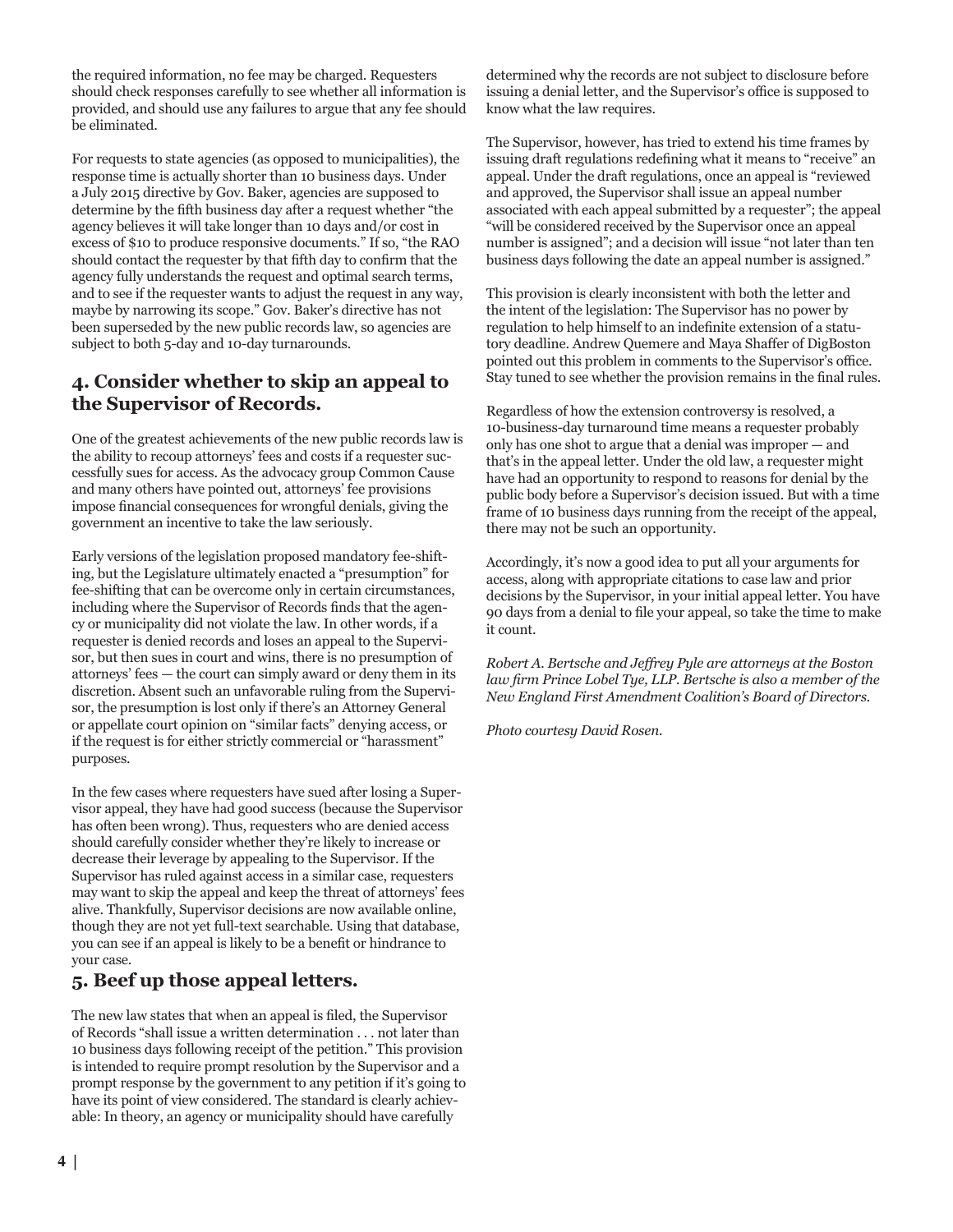## **An Act to Improve Public Records**

Be it enacted by the Senate and House of Representatives in General Court assembled, and by the authority of the same as follows:

**SECTION 1.** Section 7 of chapter 4 of the General Laws, as appearing in the 2014 Official Edition, is hereby amended by inserting after the word "transportation", in line 226, the following words:- , cyber security.

**SECTION 2.** Said section 7 of said chapter 4, as so appearing, is hereby further amended by striking out, in line 229, the words "subsection (b)" and inserting in place thereof the following words:- subsection (c).

**SECTION 3.** Said section 7 of said chapter 4, as so appearing, is hereby further amended by inserting after the word "safety", in line 230, the following words:- or cyber security.

**SECTION 4.** Said section 7 of said chapter 4, as so appearing, is hereby further amended by striking out, in lines 231 and 242, the words "and home" and inserting in place thereof the following words:-, personal email address and home.

**SECTION 5.** Said section 7 of said chapter 4, as so appearing, is hereby further amended by striking out, in line 269, the word "ten" and inserting in place thereof the following word:- 10A.

**SECTION 6.** Chapter 10 of the General Laws is hereby amended by inserting after section 35CCC the following section:-

 Section 35DDD. There shall be established and set up on the books of the commonwealth a Public Records Assistance Fund, which shall be administered by the Massachusetts office of information technology. The fund shall be credited with:

(i) all punitive damages assessed pursuant to paragraph (4) of subsection (d) of section 10A of chapter 66;

 (ii) any appropriations, bond proceeds or other monies authorized or transferred by the general court and specifically designated to be credited to the fund;

(iii) gifts, grants and other private contributions designated to be credited to the fund;

(iv) all other amounts credited or transferred to the fund from any other fund or source; and

 (v) interest or investment earnings on any such monies. Amounts credited to the fund may be expended by the chief information officer, without further appropriation, to provide grants to municipalities to support the information technology capabilities of municipalities to foster best practices for increasing access to public records and facilitating compliance with said chapter 66.

 The unexpended balance in the fund at the end of a fiscal year shall not revert to the General Fund but shall remain available for expenditure in subsequent fiscal years. No expenditure made from the fund shall cause the fund to become deficient at any point.

**SECTION 7.** Chapter 66 of the General Laws is hereby amended by inserting after section 1 the following section:-

Section 1A. The supervisor of records shall:

 (i) create educational materials or guides for agencies and municipalities, and may make available training in order to foster awareness and compliance with this chapter; and

 (ii) prepare forms, guidelines and reference materials for agencies and municipalities to use and disseminate to individuals seeking access to public records to assist them in making informed public records requests.

 The supervisor of records shall make the forms, guidelines and reference materials available at no cost on a website operated by the secretary of the commonwealth. Upon request and to the extent feasible, the supervisor of public records shall assist each agency and municipality in developing best practices to facilitate compliance with this chapter and to promote access to public records.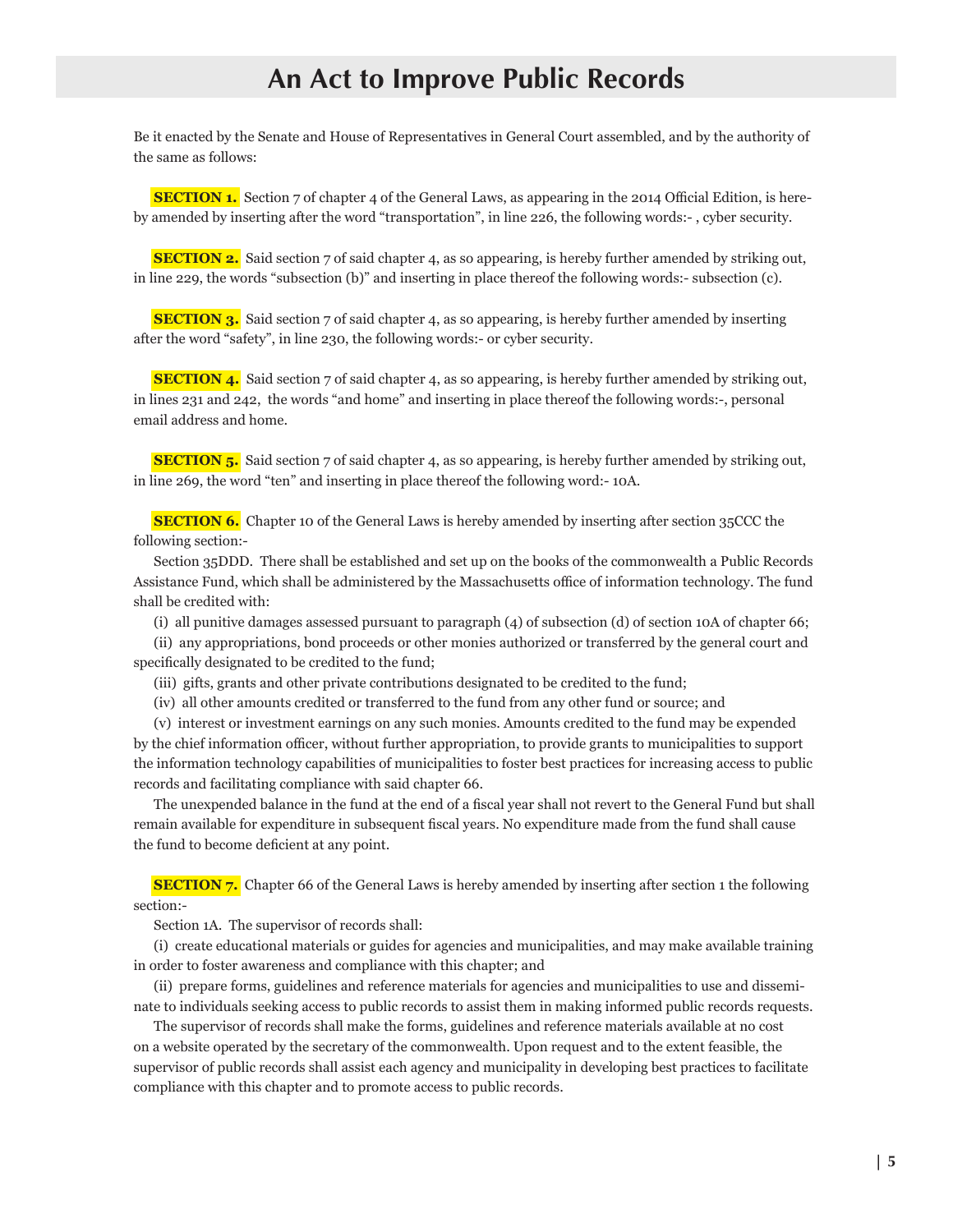**SECTION 8.** Section 3 of chapter 66 of the General Laws, as so appearing, is hereby amended by inserting after the words "process", the second time it appears in line 12, the following words:- , or by electronic means.

**SECTION 9.** Said chapter 66 is hereby further amended by inserting after section 6 the following section:-

 Section 6A. (a) Each agency and municipality shall designate 1 or more employees as records access officers. In a municipality, the municipal clerk, or the clerk's designees, or any designee of a municipality that the chief executive officer of the municipality may appoint, shall serve as records access officers. For the purposes of this chapter the term "agency" shall mean any entity, other than a municipality, that is identified in clause twenty-sixth of section 7 of chapter 4 as possessing "public records," as defined therein.

 (b) A records access officer shall coordinate an agency's or a municipality's response to requests for access to public records and shall facilitate the resolution of such requests by the timely and thorough production of public records. Each records access officer shall:

(i) assist persons seeking public records to identify the records sought;

 (ii) assist the custodian of records in preserving public records in accordance with all applicable laws, rules, regulations and schedules; and

 (iii) prepare guidelines that enable a person seeking access to public records in the custody of the agency or municipality to make informed requests regarding the availability of such public records electronically or otherwise.

 Guidelines shall be updated periodically and shall include a list of categories of public records maintained by the agency or municipality. Each agency and municipality that maintains a website shall post the guidelines on its website.

 (c) Each agency and municipality shall post in a conspicuous location at its offices and on its website, if any, the name, title, business address, business telephone number, and business email address of each records access officer. The designation of 1 or more records access officers shall not be construed to prohibit employees who have been previously authorized to make public records or information available to the public from continuing to do so. Any employee responsible for making public records available shall provide the records in accordance with this chapter.

 (d) The records access officer shall provide the public records to a requestor by electronic means unless the record is not available in electronic form or the requestor does not have the ability to receive or access the records in a usable electronic form. The records access officer shall, to the extent feasible, provide the public record in the requestor's preferred format or, in the absence of a preferred format, in a searchable, machine readable format. The records access officer shall not be required to create a new public record in order to comply with a request, provided that furnishing a segregable portion of a public record shall not be deemed to be creation of a new record. If the public record requested is available on a public website pursuant to subsection (b) of section 19 of this chapter, section 14C of chapter 7 or any other appropriately indexed and searchable public website, the records access officer may furnish the public record by providing reasonable assistance in locating the requested record on the public website. An electronically produced document submitted to an agency or municipality for use in deliberations by a public body shall be provided in an electronic format at the time of submission.

 (e) Each records access officer of an agency shall document each request for public records submitted to the records access officer. The records access officer shall document:

- (i) the nature of the request and the date on which the request was received;
- (ii) the date on which a response is provided to the requestor;
- (iii) the date on which a public record is provided to the requestor;
- (iv) the number of hours required to fulfill the request;
- (v) fees charged to the person making the request, if any;
- (vi) petitions submitted under clause (iv) of subsection (d) of section 10;
- (vii) requests appealed under section 10A;
- (viii) the time required to comply with supervisor of records orders under said section 10A; and
- (ix) the final adjudication of any court proceedings under subsection (d) of said section 10A.

 Nothing in this subsection shall require a records access officer to disclose information otherwise protected from public access. The secretary of the commonwealth shall prescribe a form for recording such information and shall annually collect the information from the records access officers, post the information on a website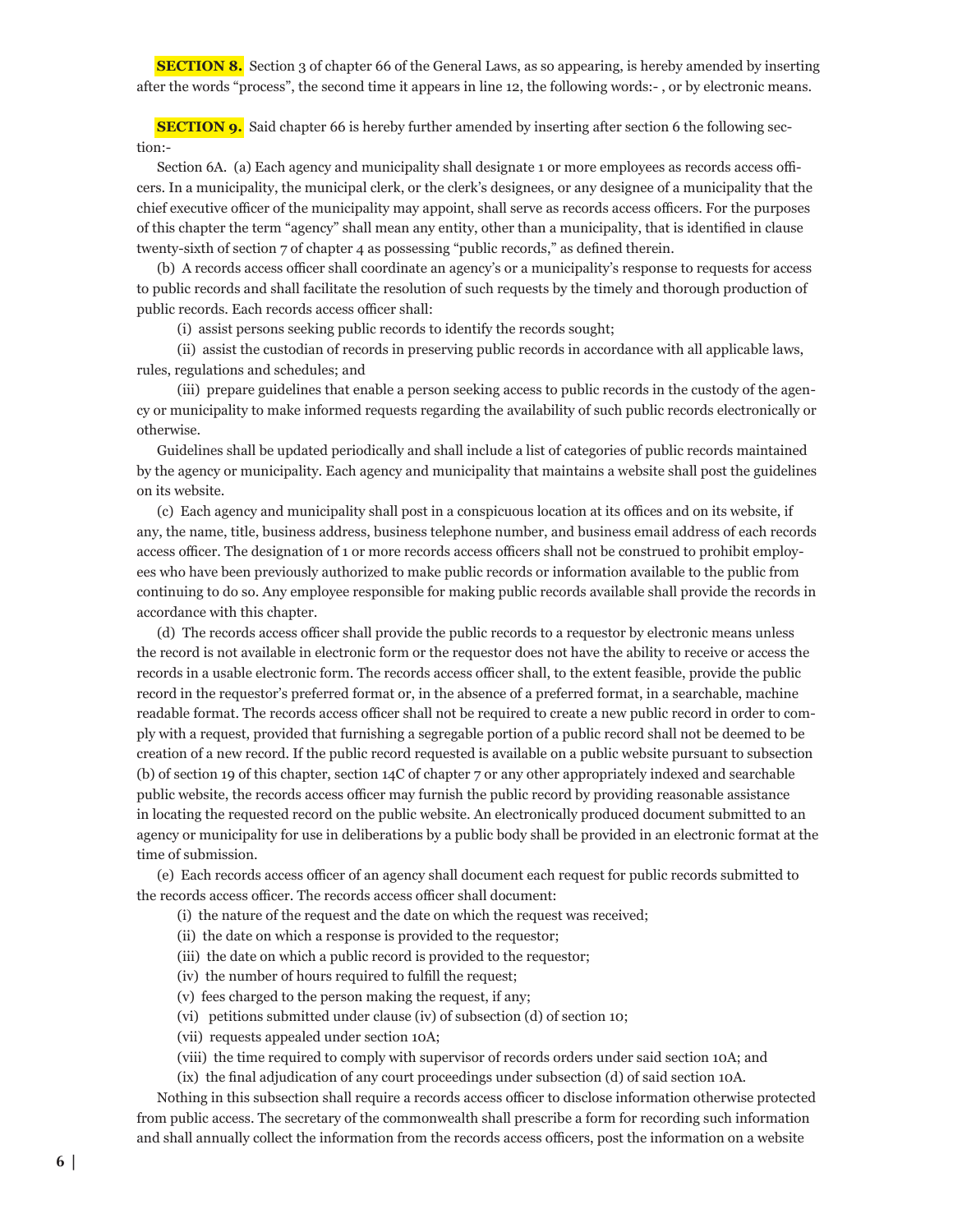maintained by the secretary and report the same to the clerks of the house of representatives and senate.

- (f) The supervisor of records shall document appeals filed under section 10A, including:
	- (i) the date the request was submitted to the records access officer;
	- (ii) the date the records access officer responded;
	- (iii) the amount of fees charged to the requestor, if any;
	- (iv) petitions made pursuant to clause (iv) of subsection (d) of section 10;
	- (v) the time required to comply with supervisor of records orders under said section 10A; and
	- (vi) the final adjudication of any court proceedings under subsection (d) of said section 10A.

 Nothing in this subsection shall require the supervisor to disclose information otherwise protected from public access. The secretary of the commonwealth shall prescribe a form for recording such information and shall post the information on a website maintained by the secretary.

**SECTION 10.** Said chapter 66 is hereby further amended by striking out section 10, as appearing in the 2014 Official Edition, and inserting in place thereof the following 4 sections:-

 Section 10. (a) A records access officer appointed pursuant to section 6A, or a designee, shall at reasonable times and without unreasonable delay permit inspection or furnish a copy of any public record as defined in clause twenty-sixth of section 7 of chapter 4, or any segregable portion of a public record, not later than 10 business days following the receipt of the request, provided that:

(i) the request reasonably describes the public record sought;

 (ii) the public record is within the possession, custody or control of the agency or municipality that the records access officer serves; and

(iii) the records access officer receives payment of a reasonable fee as set forth in subsection (d).

 A request for public records may be delivered to the records access officer by hand or via first class mail at the record officer's business address, or via electronic mail to the address posted by the agency or municipality that the records access officer serves.

 (b) If the agency or municipality does not intend to permit inspection or furnish a copy of a requested record, or the magnitude or difficulty of the request, or of multiple requests from the same requestor, unduly burdens the other responsibilities of the agency or municipality such that the agency or municipality is unable to do so within the timeframe established in subsection (a), the agency or municipality shall inform the requestor in writing not later than 10 business days after the initial receipt of the request for public records. The written response shall be made via first class or electronic mail and shall:

(i) confirm receipt of the request;

 (ii) identify any public records or categories of public records sought that are not within the possession, custody, or control of the agency or municipality that the records access officer serves;

 (iii) identify the agency or municipality that may be in possession, custody or control of the public record sought, if known;

 (iv) identify any records, categories of records or portions of records that the agency or municipality intends to withhold, and provide the specific reasons for such withholding, including the specific exemption or exemptions upon which the withholding is based, provided that nothing in the written response shall limit an agency's or municipality's ability to redact or withhold information in accordance with state or federal law;

 (v) identify any public records, categories of records, or portions of records that the agency or municipality intends to produce, and provide a detailed statement describing why the magnitude or difficulty of the request unduly burdens the other responsibilities of the agency or municipality and therefore requires additional time to produce the public records sought;

 (vi) identify a reasonable timeframe in which the agency or municipality shall produce the public records sought; provided, that for an agency, the timeframe shall not exceed 15 business days following the initial receipt of the request for public records and for a municipality the timeframe shall not exceed 25 business days following the initial receipt of the request for public records; and provided further, that the requestor may voluntarily agree to a response date beyond the timeframes set forth herein;

 (vii) suggest a reasonable modification of the scope of the request or offer to assist the requestor to modify the scope of the request if doing so would enable the agency or municipality to produce records sought more efficiently and affordably;

 (viii) include an itemized, good faith estimate of any fees that may be charged to produce the records; and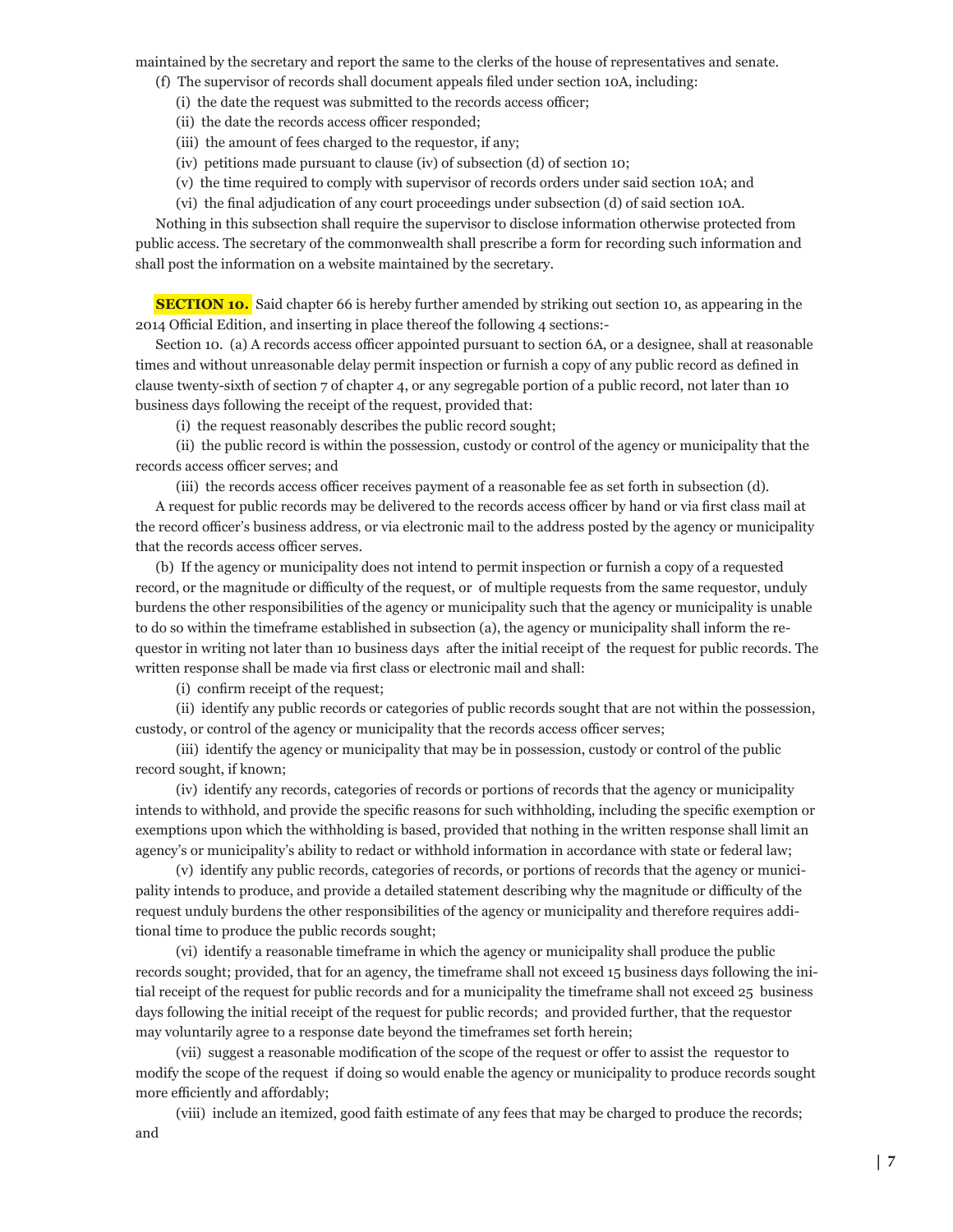(ix) include a statement informing the requestor of the right of appeal to the supervisor of records under subsection (a) of section 10A and the right to seek judicial review of an unfavorable decision by commencing a civil action in the superior court under subsection (c) of section 10A.

 (c) If the magnitude or difficulty of a request, or the receipt of multiple requests from the same requestor, unduly burdens the other responsibilities of the agency or municipality such that an agency or municipality is unable to complete the request within the time provided in clause (vi) of subsection (b), a records access officer may, as soon as practical and within 20 business days after initial receipt of the request, or within 10 business days after receipt of a determination by the supervisor of public records that the requested record constitutes a public record, petition the supervisor of records for an extension of the time for the agency or municipality to furnish copies of the requested record, or any portion of the requested record, that the agency or municipality has within its possession, custody or control and intends to furnish. The records access officer shall, upon submitting the petition to the supervisor of records, furnish a copy of the petition to the requestor. Upon a showing of good cause, the supervisor of records may grant a single extension to an agency not to exceed 20 business days and a single extension to a municipality not to exceed 30 business days. In determining whether the agency or municipality has established good cause, the supervisor of records shall consider, but shall not be limited to considering:

(i) the need to search for, collect, segregate or examine records;

(ii) the scope of redaction required to prevent unlawful disclosure;

 (iii) the capacity or the normal business hours of operation of the agency or municipality to produce the request without the extension;

 (iv) efforts undertaken by the agency or municipality in fulfilling the current request and previous requests;

 (v) whether the request, either individually or as part of a series of requests from the same requestor, is frivolous or intended to harass or intimidate the agency or municipality; and

(vi) the public interest served by expeditious disclosure.

 If the supervisor of records determines that the request is part of a series of contemporaneous requests that are frivolous or designed to intimidate or harass, and the requests are not intended for the broad dissemination of information to the public about actual or alleged government activity, the supervisor of records may grant a longer extension or relieve the agency or municipality of its obligation to provide copies of the records sought. The supervisor of records shall issue a written decision regarding a petition submitted by a records access officer under this subsection within 5 business days following receipt of the petition. The supervisor of records shall provide the decision to the agency or municipality and the requestor and shall inform the requestor of the right to seek judicial review of an unfavorable decision by commencing a civil action in the superior court.

 (d) A records access officer may assess a reasonable fee for the production of a public record except those records that are freely available for public inspection. The reasonable fee shall not exceed the actual cost of reproducing the record. Unless expressly provided for otherwise, the fee shall be determined in accordance with the following:

 (i) the actual cost of any storage device or material provided to a person in response to a request for public records under subsection (a) may be included as part of the fee, but the fee assessed for standard black and white paper copies or printouts of records shall not exceed 5 cents per page, for both single and double-sided black and white copies or printouts;

 (ii) if an agency is required to devote more than 4 hours of employee time to search for, compile, segregate, redact or reproduce the record or records requested, the records access officer may also include as part of the fee an hourly rate equal to or less than the hourly rate attributed to the lowest paid employee who has the necessary skill required to search for, compile, segregate, redact or reproduce a record requested, but the fee (A) shall not be more than \$25 per hour; (B) shall not be assessed for the first 4 hours of work performed; and (C) shall not be assessed for time spent segregating or redacting records unless such segregation or redaction is required by law or approved by the supervisor of records under clause (iv);

 (iii) if a municipality is required to devote more than 2 hours of employee time to search for, compile, segregate, redact or reproduce a record requested, the records access officer may include as part of the fee an hourly rate equal to or less than the hourly rate attributed to the lowest paid employee who has the necessary skill required to search for, compile, segregate, redact or reproduce the record requested but the fee (A) shall not be more than \$25 per hour unless such rate is approved by the supervisor of records under clause (iv); (B)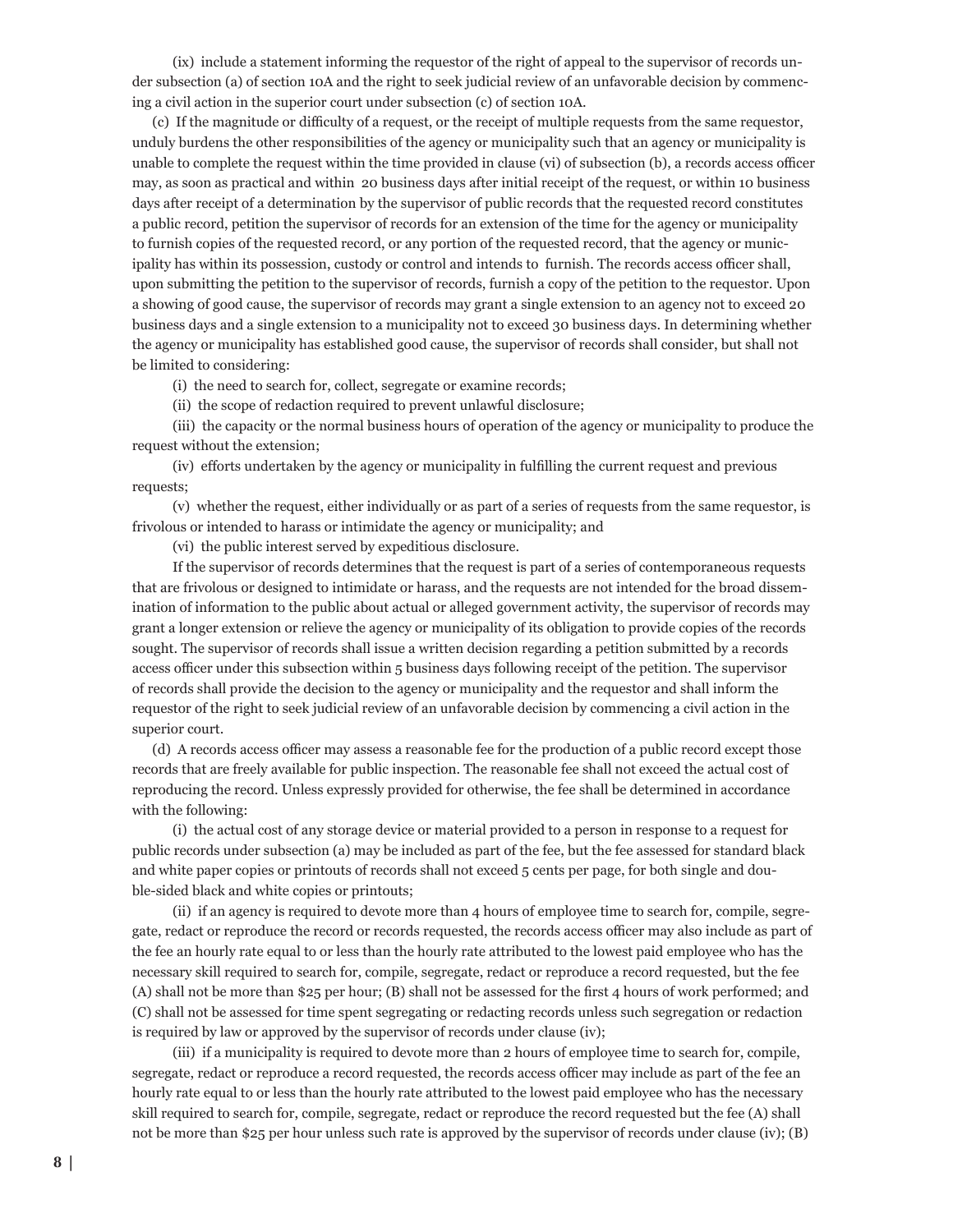shall not be assessed for the first 2 hours of work performed where the responding municipality has a population of over 20,000 people; and (C) shall not be assessed for time spent segregating or redacting records unless such segregation or redaction is required by law or approved by the supervisor of records under clause (iv);

 (iv) the supervisor of records may approve a petition from an agency or municipality to charge for time spent segregating or redacting, or a petition from a municipality to charge in excess of \$25 per hour, if the supervisor of records determines that (A) the request is for a commercial purpose; or (B) the fee represents an actual and good faith representation by the agency or municipality to comply with the request, the fee is necessary such that the request could not have been prudently completed without the redaction, segregation or fee in excess of \$25 per hour and the amount of the fee is reasonable and the fee is not designed to limit, deter or prevent access to requested public records; provided, however, that:

 1. in making a determination regarding any such petition, the supervisor of records shall consider the public interest served by limiting the cost of public access to the records, the financial ability of the requestor to pay the additional or increased fees and any other relevant extenuating circumstances;

 2. an agency or municipality, upon submitting a petition under this clause, shall furnish a copy of the petition to the requestor;

 3. the supervisor of records shall issue a written determination with findings regarding any such petition within 5 business days following receipt of the petition by the supervisor of public records; and

 4. the supervisor of records shall provide the determination to the agency or municipality and the requestor and shall inform the requestor of the right to seek judicial review of an unfavorable decision by commencing a civil action in the superior court;

 (v) the records access officer may waive or reduce the amount of any fee charged under this subsection upon a showing that disclosure of a requested record is in the public interest because it is likely to contribute significantly to public understanding of the operations or activities of the government and is not primarily in the commercial interest of the requestor, or upon a showing that the requestor lacks the financial ability to pay the full amount of the reasonable fee;

 (vi) the records access officer may deny public records requests from a requester who has failed to compensate the agency or municipality for previously produced public records;

 (vii) the records access officer shall provide a written notification to the requester detailing the reasons behind the denial, including an itemized list of any balances attributed to previously produced records;

 (viii) a records access officer may not require the requester to specify the purpose for a request, except to determine whether the records are requested for a commercial purpose or whether to grant a request for a fee waiver; and

 (ix) as used in this section "commercial purpose" shall mean the sale or resale of any portion of the public record or the use of information from the public record to advance the requester's strategic business interests in a manner that the requester can reasonably expect to make a profit, and shall not include gathering or reporting news or gathering information to promote citizen oversight or further the understanding of the operation or activities of government or for academic, scientific, journalistic or public research or education

 (e) A records access officer shall not charge a fee for a public record unless the records access officer responded to the requestor within 10 business days under subsection (b).

 (f) As used in this section, "employee time" means time required by employees or necessary vendors, including outside legal counsel, technology and payroll consultants or others as needed by the municipality.

 Section 10A. (a) If an agency or municipality fails to comply with a requirement of section 10 or issues a response the requestor believes in violation of section 10, the person who submitted the initial request for public records may petition the supervisor of records for a determination as to whether a violation has occurred. In assessing whether a violation has occurred, the supervisor of records may inspect any record or copy of a record in camera; provided, however, that where a record has been withheld on the basis of a claim of the attorney-client privilege, the supervisor of records shall not inspect the record but shall require, as part of the decision making process, that the agency or municipality provide a detailed description of the record, including the names of the author and recipients, the date, the substance of such record, and the grounds upon which the attorney-client privilege is being claimed. If an agency or municipality elects to provide a record, claimed to be subject to the attorney-client privilege, to the supervisor of records for in camera inspection, said inspection shall not waive any legally applicable privileges, including without limitation, the attorney- client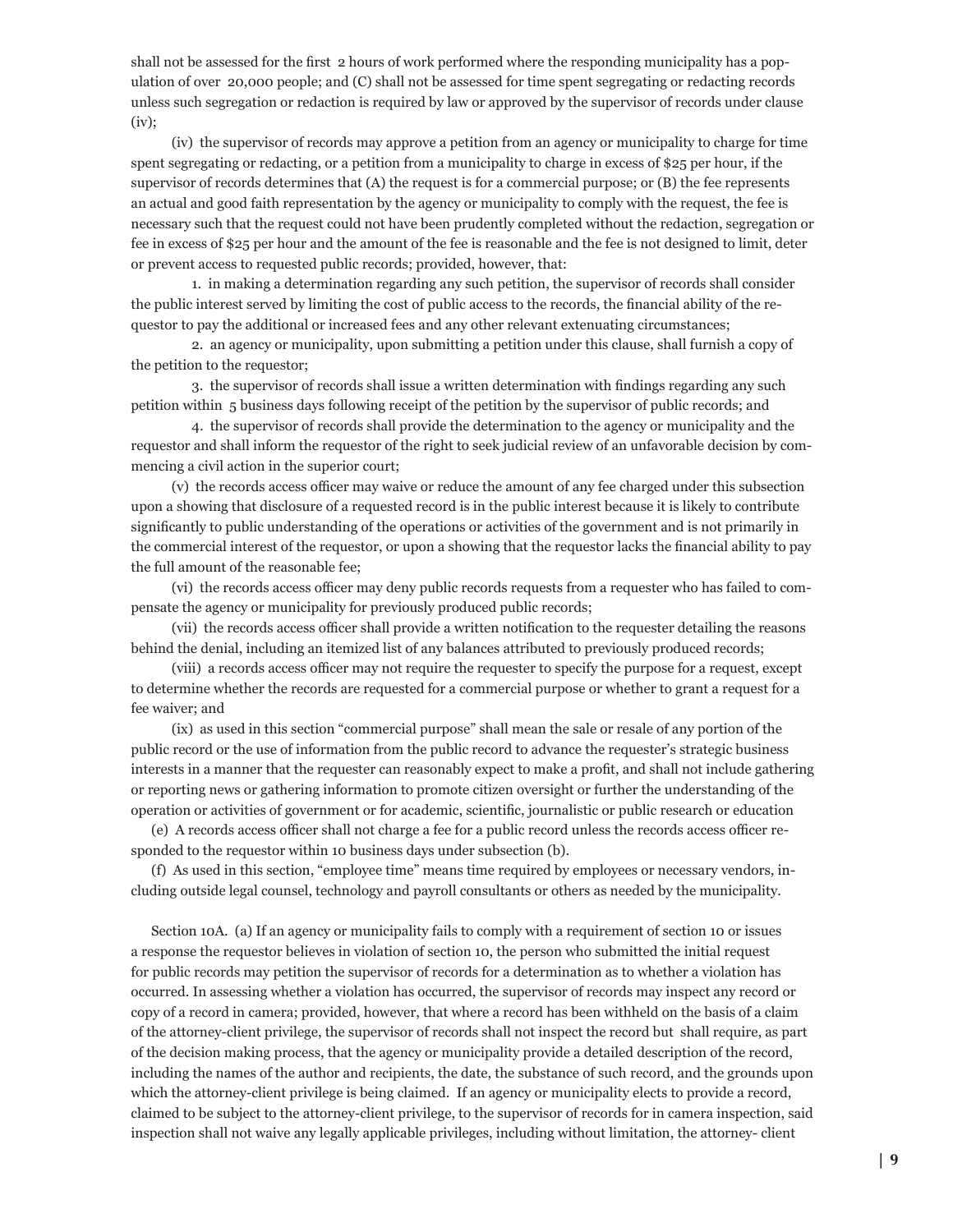privilege and the attorney work product privilege. The supervisor of records shall issue a written determination regarding any petition submitted in accordance with this section not later than 10 business days following receipt of the petition by the supervisor of records. Upon a determination by the supervisor of records that a violation has occurred, the supervisor of records shall order timely and appropriate relief. A requestor, aggrieved by an order issued by the supervisor of records or upon the failure of the supervisor of records to issue a timely determination, may obtain judicial review only through an action in superior court seeking relief in the nature of certiorari under section 4 of chapter 249 and as prescribed in subsection (d).

 (b) If an agency or municipality refuses or fails to comply with an order issued by the supervisor of records, the supervisor of records may notify the attorney general who, after consultation with the supervisor of records, may take whatever measures the attorney general considers necessary to ensure compliance. If the attorney general files an action to compel compliance, the action shall be filed in Suffolk superior court with respect to state agencies and, with respect to municipalities, in the superior court in the county in which the municipality is located. The attorney general shall designate an individual within the office of the attorney general to serve as a primary point of contact for the supervisor of records. In addition to any other duties the attorney general may impose, the designee shall serve as a primary point of contact within the office of the attorney general regarding notice from the supervisor of records that an agency or municipality has refused or failed to comply with an order issued by the supervisor of records.

 (c) Notwithstanding the procedure in subsections (a) or (b), a requestor may initiate a civil action to enforce the requirements of this chapter. Any action under this subsection shall be filed in Suffolk superior court with respect to agencies and, with respect to municipalities, in the superior court in the county in which the municipality is located. The superior court shall have available all remedies at law or in equity; provided, however, that any damages awarded shall be consistent with subsection (d).

(d) (1) In any action filed by a requestor pursuant to this section:

(i) the superior court shall have jurisdiction to enjoin agency or municipal action;

 (ii) the superior court shall determine the propriety of any agency or municipal action de novo and may inspect the contents of any defendant agency or municipality record in camera, provided, however, that the in camera review shall not waive any legally applicable privileges, including without limitation, the attorney- client privilege and the attorney work product privilege;

(iii) the superior court shall, when feasible, expedite the proceeding;

 (iv) a presumption shall exist that each record sought is public and the burden shall be on the defendant agency or municipality to prove, by a preponderance of the evidence, that such record or portion of the record may be withheld in accordance with state or federal law.

 (2) The superior court may award reasonable attorney fees and costs in any case in which the requester obtains relief through a judicial order, consent decree, or the provision of requested documents after the filing of a complaint. There shall be a presumption in favor of an award of fees and costs unless the agency or municipality establishes that:

(i) the supervisor found that the agency or municipality did not violate this chapter;

 (ii) the agency or municipality reasonably relied upon a published opinion of an appellate court of the commonwealth based on substantially similar facts;

 (iii) the agency or municipality reasonably relied upon a published opinion by the attorney general based on substantially similar facts;

(iv) the request was designed or intended to harass or intimidate; or

 (v) the request was not in the public interest and made for a commercial purpose unrelated to disseminating information to the public about actual or alleged government activity.

If the superior court determines that an award of reasonable attorney fees or costs is not warranted, the judge shall issue written findings specifying the reasons for the denial.

 (3) If the superior court awards reasonable attorneys' fees and other litigation costs reasonably incurred to the requestor, it shall order the agency or municipality to waive any fee assessed under subsection (d) of section 10. If the superior court does not award reasonable attorneys' fees and other litigation costs reasonably incurred to the requestor, it may order the agency or municipality to waive any fee assessed under said subsection (d) of said section 10. Whether the superior court determines to waive any fee assessed under said subsection (d) of said section 10, it shall issue findings specifying the basis for such decision.

 (4) If a requestor has obtained judgment in superior court in a case under this section and has demonstrated that the defendant agency or municipality, in withholding or failing to timely furnish the requested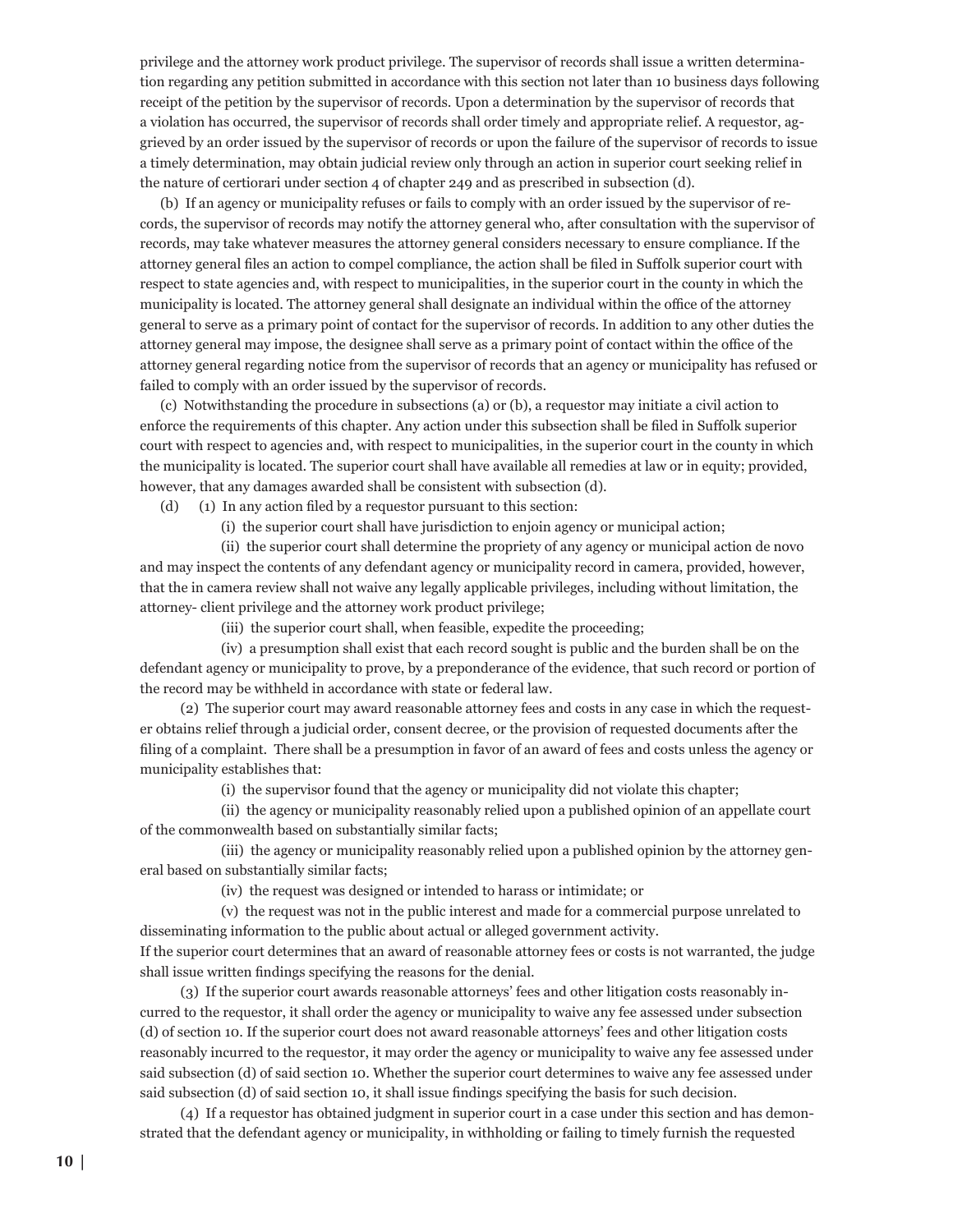record or any portion of the record or in assessing an unreasonable fee, did not act in good faith, the superior court may assess punitive damages against the defendant agency or municipality in an amount not less than \$1,000 nor more than \$5,000, to be deposited into the Public Records Assistance Fund established in section 35DDD of chapter 10.

 (e) Notwithstanding any other provision of this chapter, the attorney general may, at any time, file a complaint in Suffolk superior court with respect to agencies and, with respect to municipalities, in the superior court in the county in which the municipality is located, to ensure compliance with this chapter and may further intervene as of right in any action filed in accordance with this section. In any action filed or in which the attorney general has intervened under this subsection, paragraphs (1) and (4) of subsection (d) shall apply and any public records the court orders produced shall be provided without a fee.

 Section 10B. The commissioner of the department of criminal justice information services, the department of criminal justice information services and its agents, servants, and attorneys including the keeper of the records of the firearms records bureau of said department, or any licensing authority, as defined in section 121 of chapter 140, shall not disclose any records divulging or tending to divulge the names and addresses of persons who own or possess firearms, rifles, shotguns, machine guns and ammunition therefor, as defined in said section 121 of said chapter 140, and names and addresses of persons licensed to carry or possess the same to any person, firm, corporation, entity or agency except criminal justice agencies as defined in section 167 of chapter 6 and except to the extent such information relates solely to the person making the request and is necessary to the official interests of the entity making the request.

 The home address, personal email address and home telephone number of law enforcement, judicial, prosecutorial, department of youth services, department of children and families, department of correction and any other public safety and criminal justice system personnel, and of unelected general court personnel, shall not be public records in the custody of the employers of such personnel or the public employee retirement administration commission or any retirement board established under chapter 32 and shall not be disclosed, but such information may be disclosed to an employee organization under chapter 150E, a nonprofit organization for retired public employees under chapter 180 or to criminal justice agencies as defined in said section 167 of said chapter 6. The name, home address, telephone number and personal email address of a family member of any such personnel shall not be public records in the custody of the employers of the foregoing persons or the public employee retirement administration commission or any retirement board established under chapter 32 and shall not be disclosed. The home address, telephone number, personal email address or place of employment or education of victims of adjudicated crimes, of victims of domestic violence and of persons providing or training in family planning services and the name, home address, telephone number, personal email address or place of employment or education of a family member of any of the foregoing shall not be public records in the custody of a government agency which maintains records identifying such persons as falling within such categories and shall not be disclosed.

**SECTION 11.** Section 12 of said chapter 66, as so appearing, is hereby amended by striking out, in line 4, the words "provided for them" and inserting in place thereof the following words:- or buildings, vaults or file rooms that comply with standards of the National Fire Protection Association, or by electronic means with offsite secure storage, or in accordance with standards promulgated by the records conservation board.

**SECTION 12.** Section 13 of said chapter 66, as so appearing, is hereby amended by inserting after the word "person", in line 2, the following word:- unlawfully.

**SECTION 13.** Said chapter 66 is hereby further amended by striking out section 17, as so appearing, and inserting in place thereof the following section:-

 Section 17. Except as otherwise provided by law, all public records shall be kept in the custody of the person having the custody of similar records in the county or municipality to which the records originally belonged; provided, however, that the custodian of public records may enter into a contract for the storage of records containing public record information, but no contract for the storage of public records shall be entered into if the contract prevents or unduly restricts a records access officer or custodian of records from providing or storing the records in accordance with this chapter. Records not directly in the custodian's possession shall be considered in the custody of the custodian if subject to a contract for the storage of public records that is permitted by this section. If the custodian does not have custody of public records, the custodian shall demand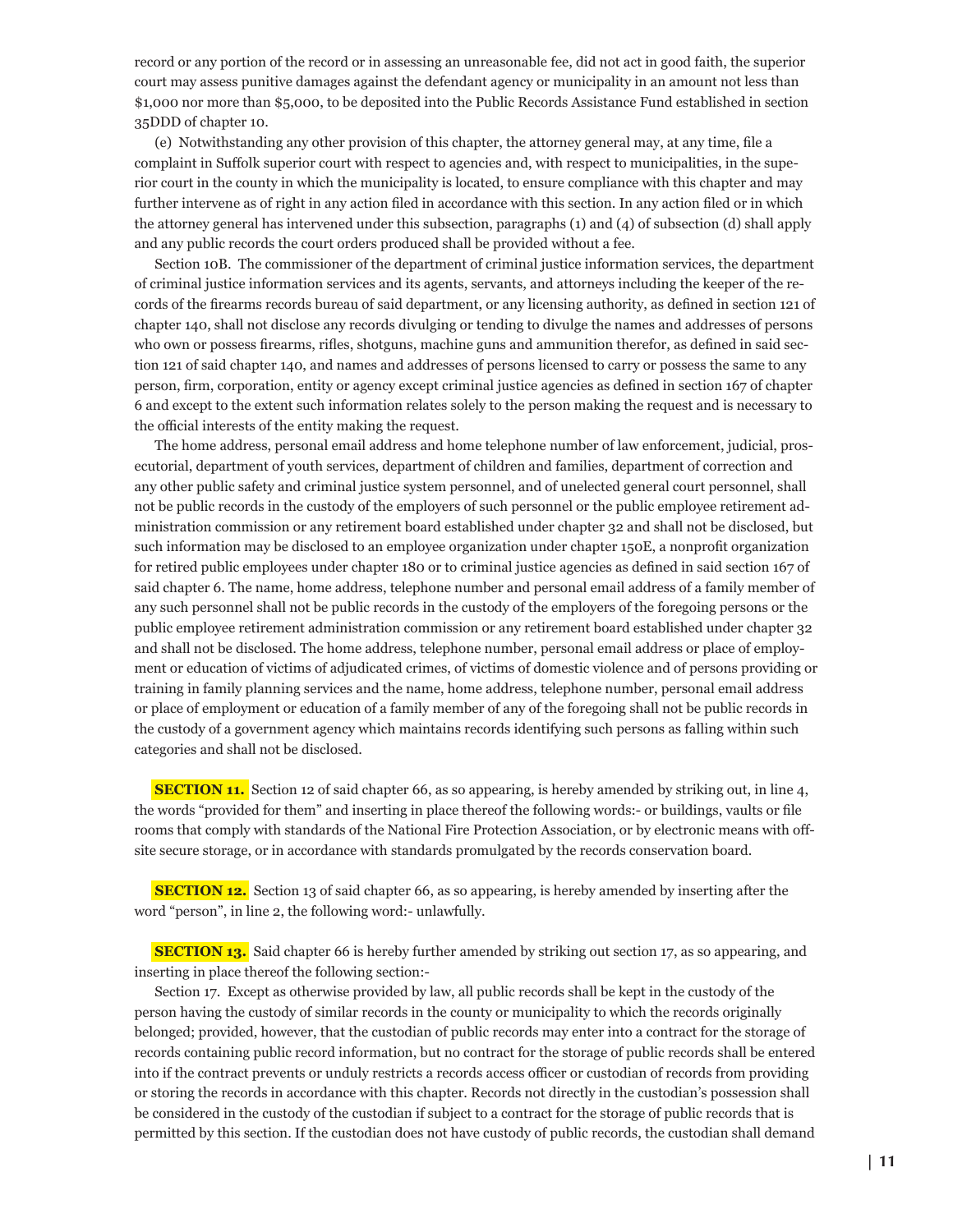delivery from any person unlawfully having possession of the records, and the records shall immediately be delivered by such person to the custodian. A person who refuses or neglects to perform any duty required by this section shall be punished by fine of not more than \$20.

**SECTION 14.** Said chapter 66 is hereby further amended by adding the following 3 sections:-

 Section 19. (a) When designing or acquiring an electronic record keeping system or database, records access officers shall, consistent with section 17 of chapter 110G, consult with their chief executive officer, chief administrative officer or the Massachusetts office of information technology pursuant to chapter 7D to ensure, to the extent feasible, that the system or database is capable of providing data in a commonly available electronic, machine readable format. Such database designs or acquisitions shall allow for, to the extent feasible, information storage and retrieval methods that permit the segregation and retrieval of public records and redacting of exempt information in order to provide maximum public access. No agency or municipality shall enter into a contract for the storage of electronic records containing public records if the contract prevents or unduly restricts the records access officer from providing the public records in accordance with this chapter.

 (b) Every agency shall provide on a searchable website electronic copies, accessible in a commonly available electronic format, of the following types of records, provided that any agency may withhold any record or portion thereof in accordance with state or federal law:

- (i) final opinions, decisions, orders, or votes from agency proceedings;
- (ii) annual reports;
- (iii) notices of regulations proposed under chapter 30A;
- (iv) notices of hearings;
- (v) winning bids for public contracts;
- (vi) awards of federal, state and municipal government grants;
- (vii) minutes of open meetings;
- (viii) agency budgets; and
- (ix) any public record information of significant interest that the agency deems appropriate to post.

 Section 20. For requests of payroll, financial and other data residing in the centralized state accounting and payroll systems, or associated data warehouses, the comptroller shall make available guidelines on how agencies using these systems may access and disclose public records to ensure that data that is exempted or prohibited from disclosure is not wrongfully disclosed and the security of the system is maintained.

 Section 21. A document made or received by the Massachusetts Bay Transportation Authority Retirement Board or any other legal entity, public or private, which receives funds from the Massachusetts Bay Transportation Authority for the payment or administration of pensions for employees of the Massachusetts Bay Transportation Authority shall be considered a public record under this chapter and under clause twenty-sixth of section 7 of chapter 4 and subject to all applicable exemptions; provided, however, that subsection (6) of section 23 of chapter 32 shall also apply to these documents.

 **SECTION 15.** Section 3 of chapter 268B of the General Laws, as appearing in the 2014 Official Edition, is hereby amended by inserting after the word "reports", in line 22, the following words:- ; provided, however, that the commission may make statements and reports filed with the commission available by electronic mail in a read-only format upon the written request of any individual that delivers the request by electronic mail and provides identification acceptable to the commission, including the individual's affiliation, if any.

**SECTION 16.** A records access officer serving in a municipality pursuant to section 6A of chapter 66 of the General Laws shall, to the extent feasible, post the commonly available public record documents identified in subsection (b) of section 19 of said chapter 66 on a website maintained by the municipality.

**SECTION 17.** The supervisor of records shall adopt regulations necessary to implement this act. These regulations shall be adopted not later than January 1, 2017.

**SECTION 18.** Notwithstanding any general or special law to the contrary, sections 9 and 10 of this act shall not apply to public records requests submitted under section 10 of chapter 66 of the General Laws before the effective date of this act and no obligation imposed by sections 9 and 10 of this act shall be enforceable or deemed relevant in an appeal pending before the supervisor of records or a court on the effective date of this act.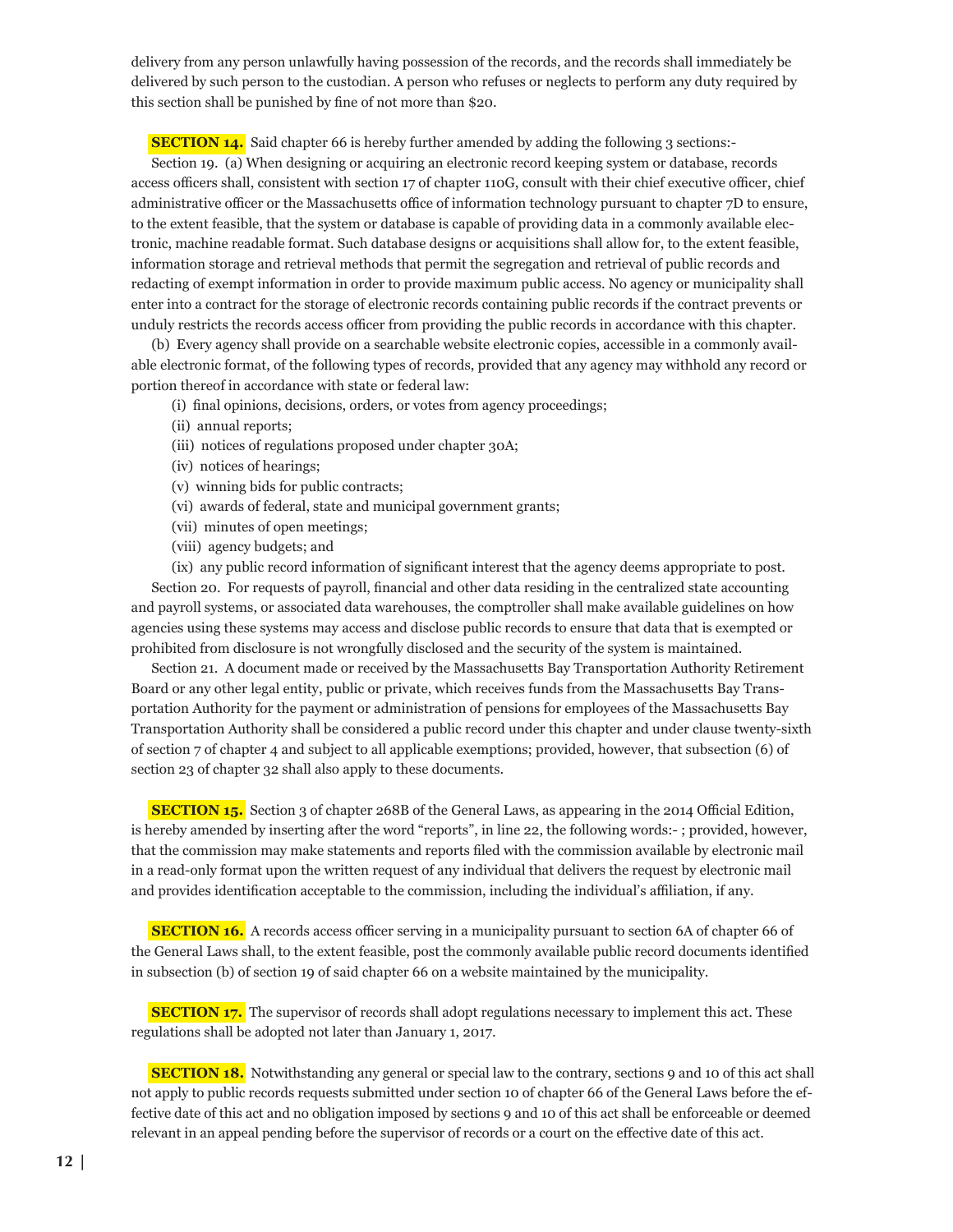**SECTION 19.** There shall be a working group to review and evaluate the application of subsection (f) of clause twenty-sixth of section 7 of chapter 4 of the General Laws as it relates to law enforcement. The working group shall review determinations of the supervisor of records and judicial decisions regarding the application of said subsection (f) of said clause twenty-sixth of said section 7 of said chapter 4 and issue findings regarding:

(i) the public interest in releasing records made and kept by police departments, including arrest records;

 (ii) privacy and confidentiality concerns related to releasing records made and kept by police departments; and

 (iii) the interaction of said subsection (f) of said clause twenty-sixth of said section 7 of said chapter 4 and the criminal offender record information system.

 The working group shall consist of: the secretary of the commonwealth who shall serve as chair; the secretary of public safety and security, or a designee; the court administrator of the trial court, or a designee; 2 members of the senate, 1 of whom shall be the minority leader, or a designee; 2 members of the house of representatives, 1 of whom shall be the minority leader, or a designee; 1 of whom shall be the secretary of administration and finance, or a designee; a representative of the American Civil Liberties Union of Massachusetts, Inc.; a representative of the Massachusetts Newspaper Publishers Association; a representative of the Massachusetts Town Clerks Association; a representative of the Massachusetts Chiefs of Police Association, Incorporated.; the attorney general or a designee; a representative of the State Police Commissioned Officers Association of Mass., Inc.; a representative of the Massachusetts Coalition of Police, Inc.; and a representative of the Massachusetts Municipal Association, Inc.

 The working group shall file a report of its findings and recommendations, along with any drafts of legislation necessary to carry those recommendations into effect, with the clerks of the senate and house of representatives not later than December 30, 2017.

**SECTION 20.** (a) There shall be established pursuant to section 2A of chapter 4 of the General Laws a special legislative commission to examine the accessibility of information concerning the legislative process of the general court and the expansion of the definition of public records. Said special legislative commission shall consist of 14 members, 1 of whom shall be the house chair of the joint committee on state administration and regulatory oversight, who shall serve as co-chair; 1 of whom shall be the senate chair of the joint committee on state administration and oversight, who shall serve as co-chair; 1 of whom shall be the chair of the house committee on rules; 1 of whom shall be the chair of the senate committee on rules; 2 of whom shall be members of the house of representatives appointed by the speaker of the house of representatives; 1 of whom shall be a member of the house of representatives appointed by the minority leader of the house; 2 of whom shall be members of the senate appointed by the president of the senate; 1 of whom shall be a member of the senate appointed by the minority leader of the senate; and 2 of whom shall be members of the house of representatives or senate appointed jointly by the speaker of the house of representatives and the president of the senate.

 (b) The special legislative commission shall examine the procedures and practices of the general court and its committees with regard to legislative process including, but not limited to:

(i) scheduling and notice of public hearings and legislative sessions;

(ii) management of legislative calendars;

(iii) scope and substance of committee hearings, including the number of bills heard at each hearing;

 (iv) publication and availability of records concerning committee proceedings, including public hearing agendas, public testimony and committee votes;

(v) rules and scheduling requirements for committee reports;

(vi) content of committee reports, such as summary, explanatory and analytical materials;

 (vii) contemporaneous and permanent online access to open sessions of the house of representatives and senate;

 (viii) publication of records concerning house of representatives and senate sessions including, but not limited to, roll call votes; and

(ix) publication of proposed amendments to legislation and votes.

 (c) The special legislative commission shall also examine the constitutionality and practicality of subjecting the general court, the executive office of the governor and the judicial branch to the public records law. In conducting its examination the special legislative commission shall examine, without limitation, the applicability and impact of Article XXI of the Declaration of Rights, Article XXX of the Declaration of Rights, Article 7 of